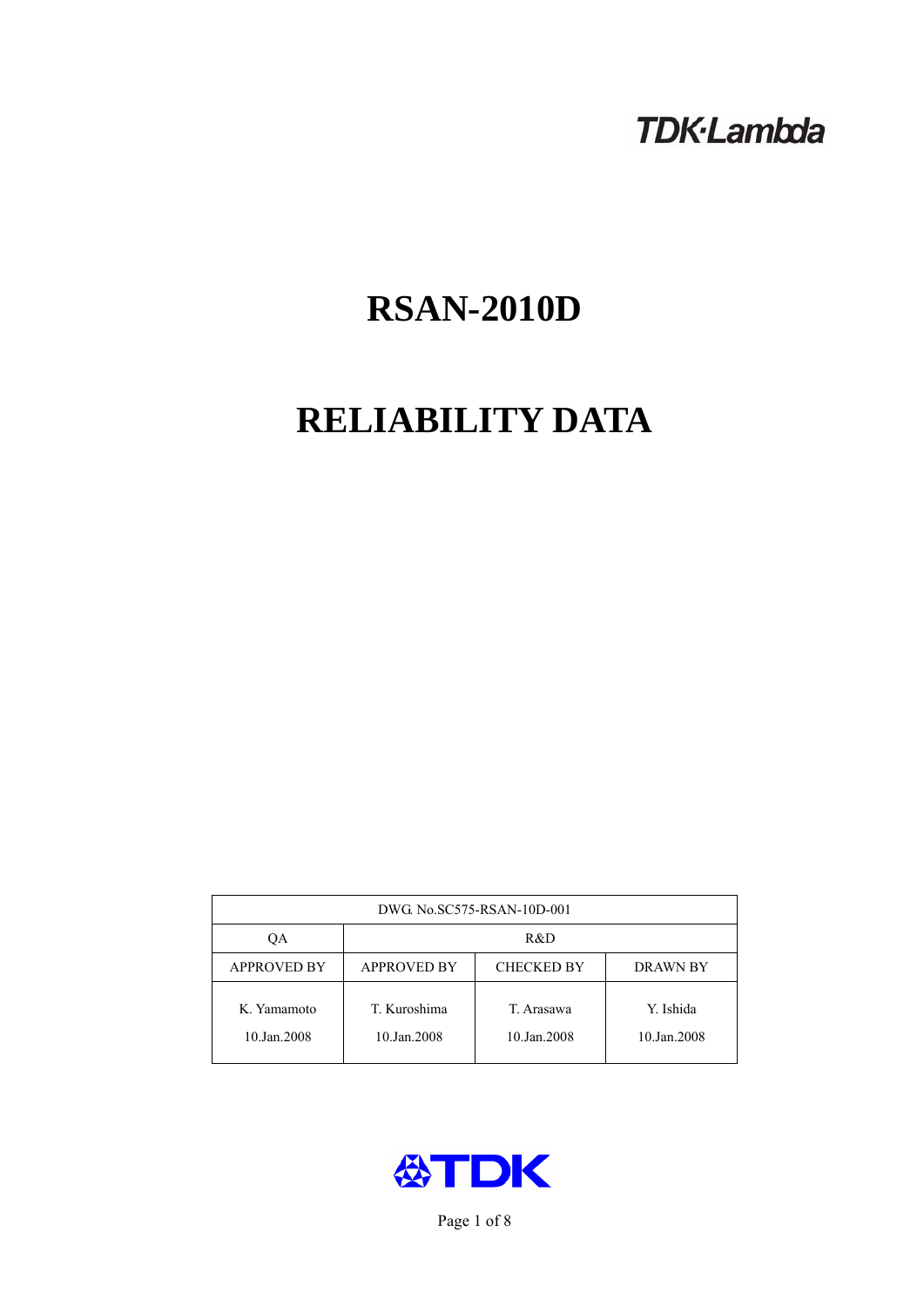#### **RSAN-2010D**

# **I N D E X**

|                                     | Page   |
|-------------------------------------|--------|
| 1. Calculated Values of MTBF        | Page-3 |
| 2. Vibration Test                   | Page-4 |
| 3. Heat Cycle Test                  | Page-5 |
| 4. Humidity Test                    | Page-6 |
| 5. High Temperature Resistance Test | Page-7 |
| 6. Low Temperature Storage Test     | Page-8 |

The following data are typical values. As all units have nearly the same characteristics, the data to be considered as ability values.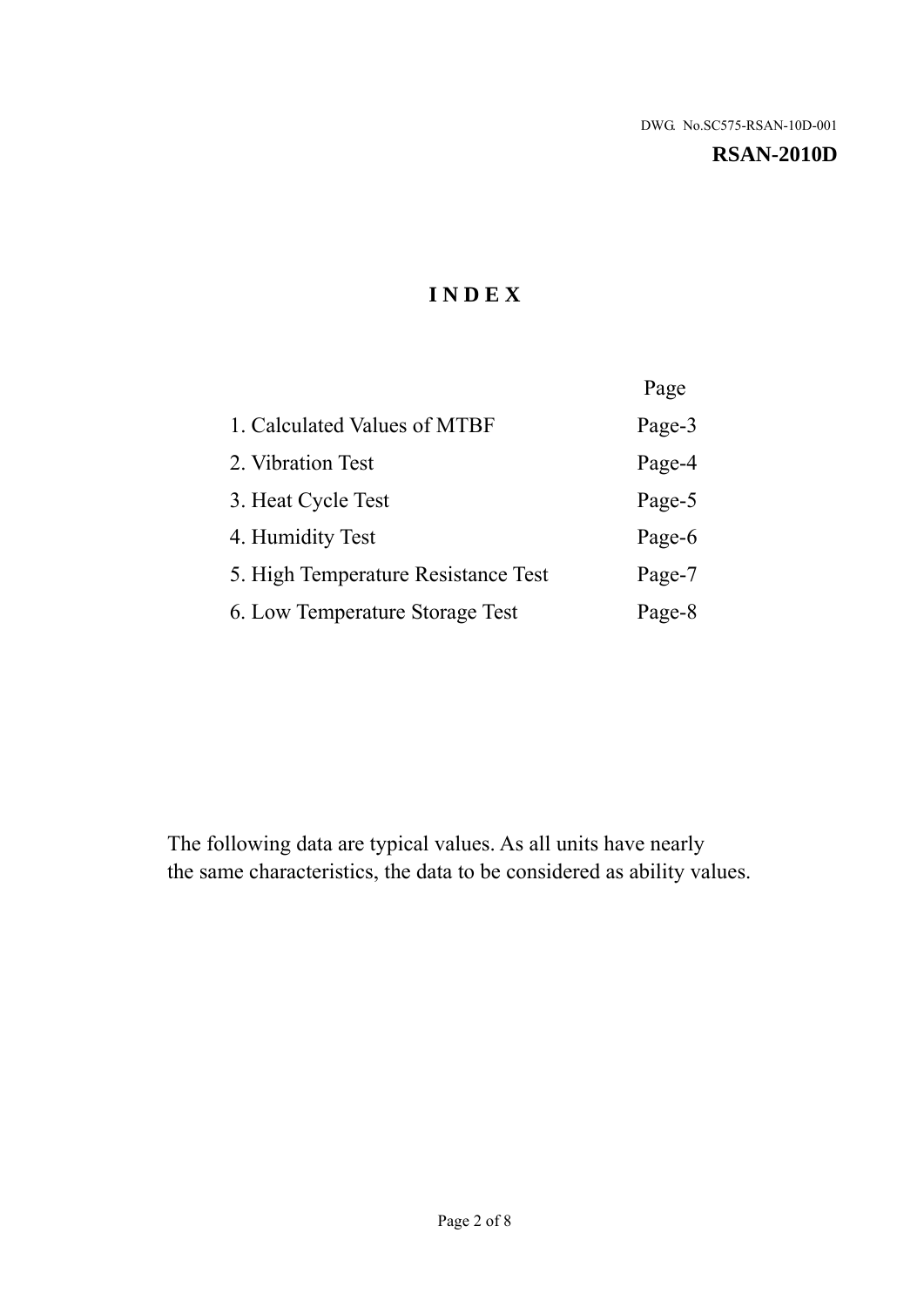#### **RSAN-2010D**

### 1. Calculated values of MTBF

MODEL : RSAN-2010D

(1) Calculating Method

 Calculated based on parts stress reliability projection of MIL-HDBK-217F NOTICE2.

Individual failure rates  $\lambda$  G is given to each part and MTBF is calculated by the count of each part.

$$
MTBF = \frac{1}{\lambda_{\text{equip}}} = \frac{1}{\sum_{i=1}^{n} N_i (\lambda_G \pi_Q)_i} \times 10^6 \text{ (hours)}
$$

| : Total equipment failure rate (Failure / $10^6$ Hours)                   |
|---------------------------------------------------------------------------|
| : Generic failure rate for the $\hbar$ generic part                       |
| (Failure/ $10^6$ Hours)                                                   |
| : Quantity of <i>i</i> th generic part                                    |
| : Number of different generic part categories                             |
| : Generic quality factor for the <i>i</i> th generic part ( $\pi Q = 1$ ) |
|                                                                           |

- (2) MTBF Values
	- GF : Ground, Fixed

 $MTBF = 6,914,673$  (Hours)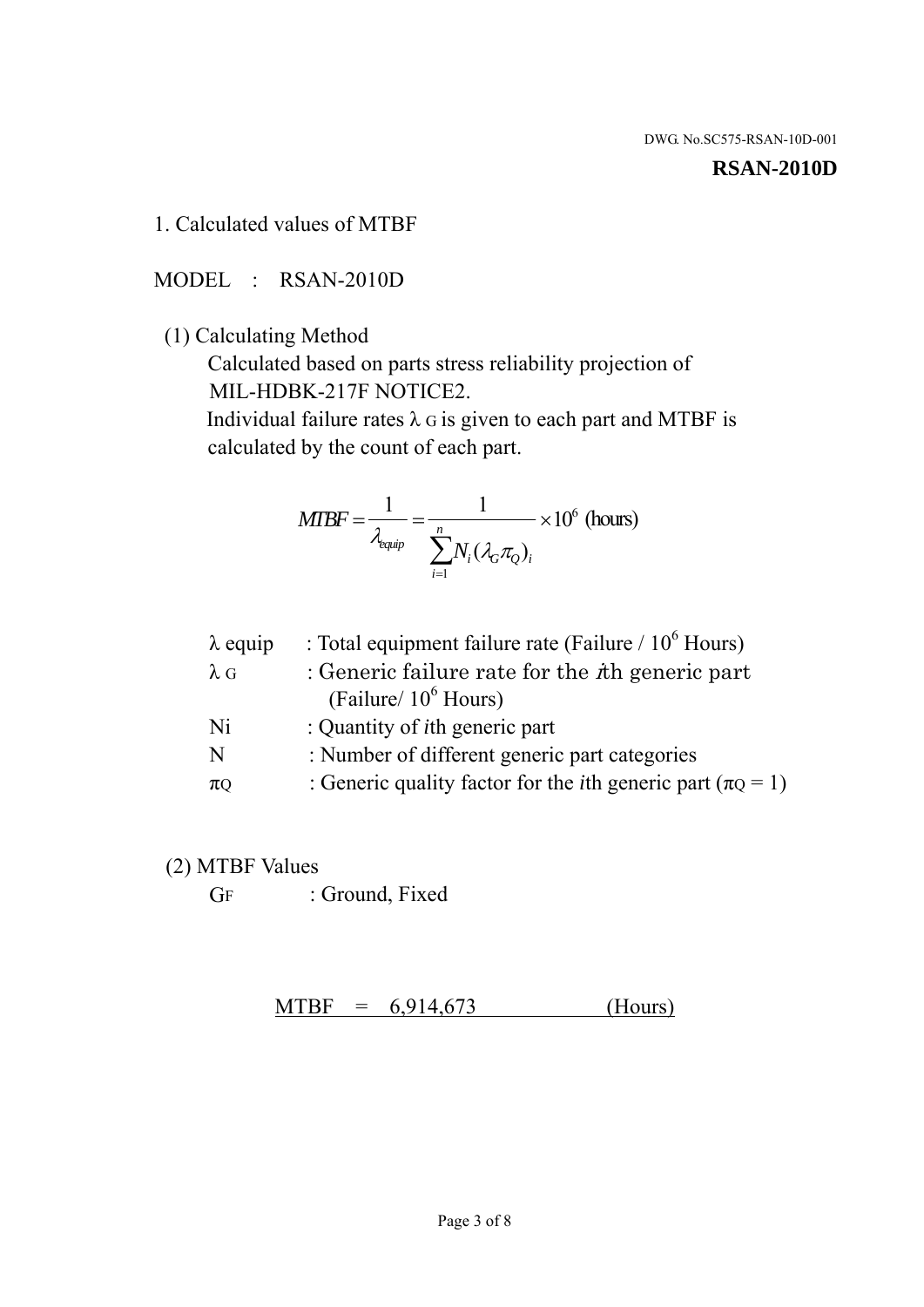#### **RSAN-2010D**

2. Vibration Test

### MODEL : RSAN-2010D (Representation Product : RSEN-2030D)

- (1) Vibration Test Class Frequency Variable Endurance Test
- (2) Equipment Used Controller VS-1000-6, Vibrator 905-FN ( IMV CORP.)
- (3) The Number of D.U.T. (Device Under Test) 5 units
- (4) Test Condition
	- · Frequency : 10~55Hz
	- $\cdot$  Acceleration : 9.8m/s<sup>2</sup>, Sweep for 1 min.
	- · Dimension and times : X, Y and Z directions for 1 hour each.

# (5) Test Method

Fix the D.U.T. on the fitting-stage

# (6) Test Results

PASS

#### Typical Sample Data

| ັ່                                 |                                 |                   |                     |                     |
|------------------------------------|---------------------------------|-------------------|---------------------|---------------------|
| Check item                         | Spec.                           |                   | <b>Before Test</b>  | After Test          |
| Attenuation (dB)                   | Differential Mode: 25dBmin.     | $0.4$ MHz         | 38.80               | 39.10               |
|                                    |                                 | 30 MHz            | 56.51               | 55.42               |
|                                    | Common Mode: 25dBmin.           | 2 MHz             | 36.23               | 36.01               |
|                                    |                                 | 30 MHz            | 37.14               | 36.63               |
| Leakage Current (mA)               | $1mA$ max. $(250V, 60Hz)$       | Line1             | 0.41                | 0.40                |
|                                    |                                 | Line <sub>2</sub> | 0.41                | 0.40                |
| DC Resistance $(m\Omega)$          | 6m $\Omega$ max.                |                   | 3.62                | 3.60                |
| <b>Test Voltage</b>                | $L-L: 1768Vdc$ 60s.             |                   | OK                  | OK.                 |
|                                    | $L-E$ : 2500Vac 60s.            |                   |                     |                     |
| Isolation Resistance ( $M\Omega$ ) | $100M \Omega$ min. (500Vdc 60s) |                   | $4.0 \times 10^{6}$ | $4.0 \times 10^{6}$ |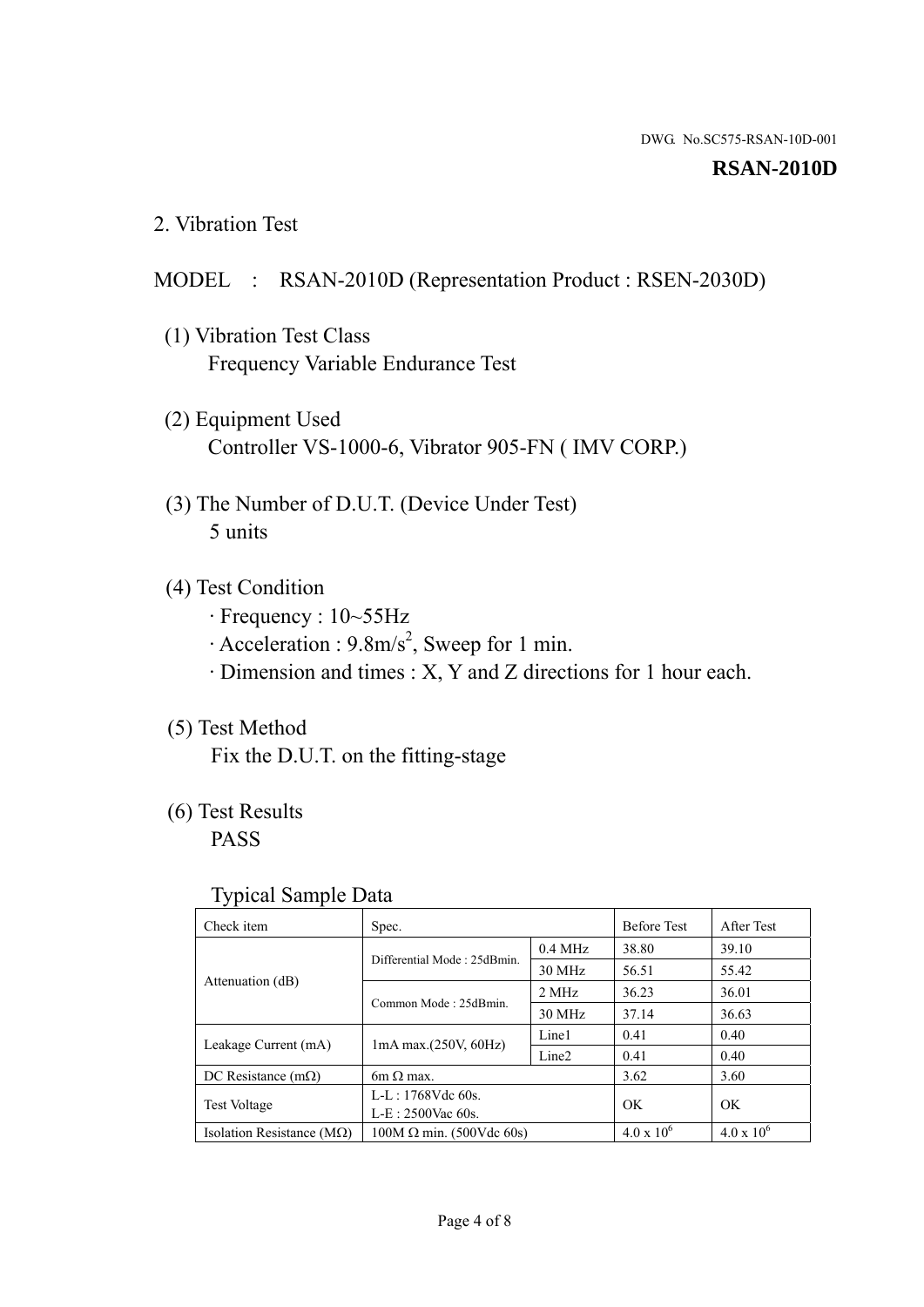1 cycle

30min.

3min.

30min.

3. Heat Cycle Test

# MODEL : RSAN-2010D (Representation Product : RSEN-2030)

- (1) Equipment Used TEMPERATURE CHAMBER TSA-71H-W (ESPEC CORP.)
- (2) The Number of D.U.T. (Device Under Test) 5 units
- (3) Test Conditions
	- · Ambient Temperature : -25~+85°C · Test Cycles : 100cycles
- (4) Test Method

 Before the test check if there is no abnormal characteristics and put the D.U.T. in the testing chamber. Then test it in the above cycles, After the test is completed leave it for 1 hour at room temperature and check it if there is no abnormal each characteristics.

 $+85$ °C

 $-25^{\circ}$ C

(5) Test Results

PASS

| <b>Typical Sample Data</b> |  |  |
|----------------------------|--|--|
|----------------------------|--|--|

| Check item                         | Spec.                           |                   | <b>Before Test</b> | After Test        |
|------------------------------------|---------------------------------|-------------------|--------------------|-------------------|
|                                    | Differential Mode: 25dBmin.     | $0.4$ MHz         | 40.06              | 40.06             |
|                                    |                                 | 30 MHz            | 55.64              | 57.12             |
| Attenuation (dB)                   | Common Mode: 25dBmin.           | 2 MHz             | 35.40              | 36.74             |
|                                    |                                 | 30 MHz            | 37.70              | 37.36             |
| Leakage Current (mA)               | $1mA$ max. $(250V, 60Hz)$       | Line1             | 0.41               | 0.49              |
|                                    |                                 | Line <sub>2</sub> | 0.42               | 0.48              |
| DC Resistance $(m\Omega)$          | 6m $\Omega$ max.                |                   | 3.48               | 3.22              |
| <b>Test Voltage</b>                | $L-L: 1768Vdc$ 60s.             |                   | OK                 | OK                |
|                                    | $L-E: 2500$ Vac 60s.            |                   |                    |                   |
| Isolation Resistance ( $M\Omega$ ) | $100M \Omega$ min. (500Vdc 60s) |                   | $9.5 \times 10^5$  | $9.4 \times 10^5$ |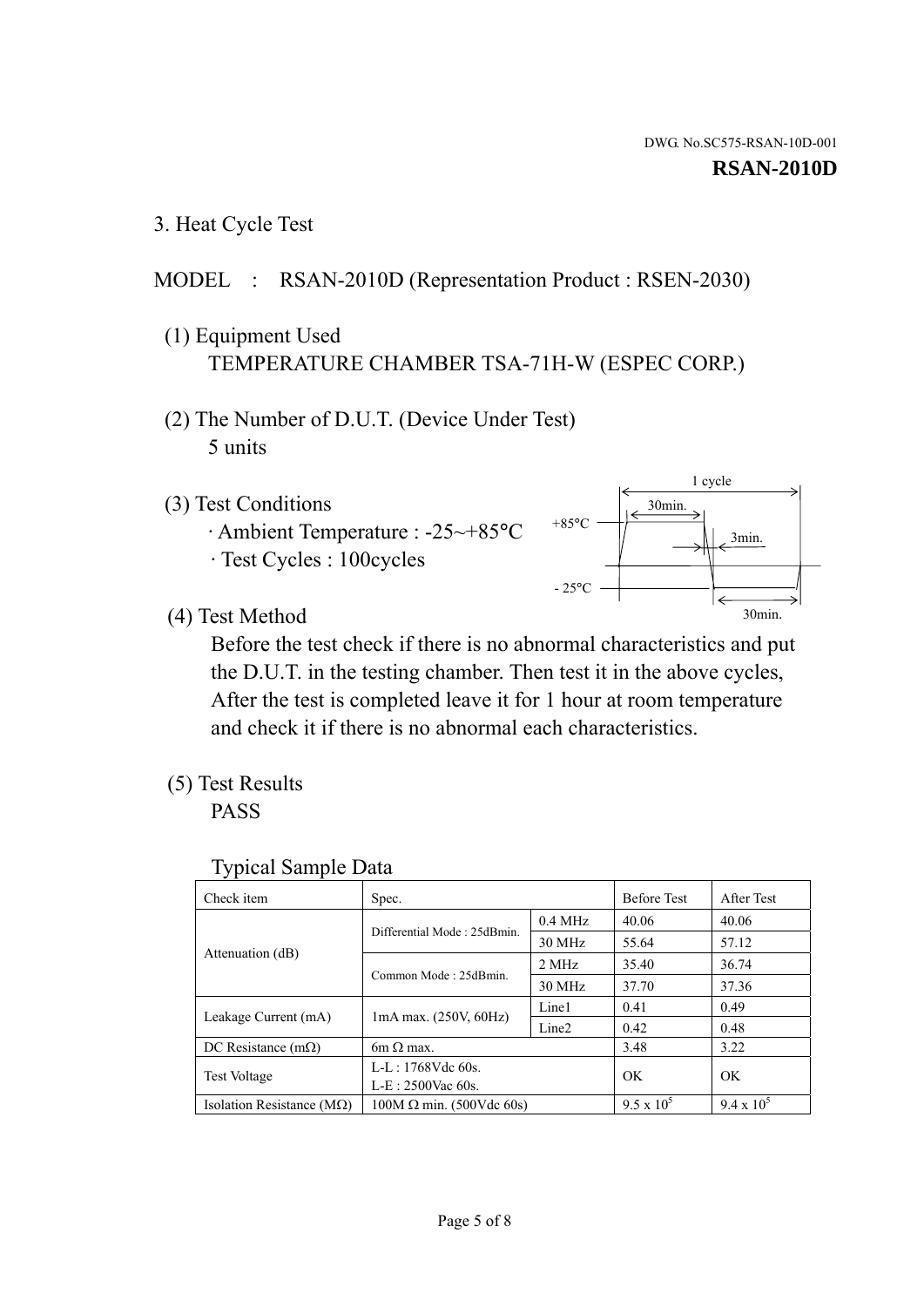4. Humidity Test

# MODEL : RSAN-2010D (Representation Product : RSEN-2030)

- (1) Equipment Used TEMP. & HUMID. CHAMBER PR-4KT (ESPEC CORP.)
- (2) The Number of D.U.T. (Device Under Test) 5 units

# (3) Test Conditions

- · Ambient Temperature : +40°C
- · Test Time : 500 hours
- · Ambient Humidity : 90~95% RH No Dewdrop

# (4) Test Method

 Before the test check if there is no abnormal characteristics and put the D.U.T. in the testing chamber. Then test it in the above conditions. After the test is completed leave it for 1 hour at room temperature and check it if there is no abnormal each characteristics.

# (5) Test Results

PASS

| . .                                |                                 |                   |                     |                     |
|------------------------------------|---------------------------------|-------------------|---------------------|---------------------|
| Check item                         | Spec.                           |                   | <b>Before Test</b>  | After Test          |
| Attenuation (dB)                   | Differential Mode: 25dBmin.     | $0.4$ MHz         | 40.92               | 39.42               |
|                                    |                                 | 30 MHz            | 57.38               | 55.62               |
|                                    | Common Mode: 25dBmin.           | 2 MHz             | 36.16               | 36.22               |
|                                    |                                 | 30 MHz            | 37.34               | 37.92               |
| Leakage Current (mA)               | $1mA$ max. $(250V, 60Hz)$       | Line1             | 0.42                | 0.41                |
|                                    |                                 | Line <sub>2</sub> | 0.42                | 0.43                |
| DC Resistance $(m\Omega)$          | 6m $\Omega$ max.                |                   | 3.62                | 3.58                |
| <b>Test Voltage</b>                | $L-L: 1768Vdc$ 60s.             |                   | OK                  | OK                  |
|                                    | $L-E: 2500$ Vac 60s.            |                   |                     |                     |
| Isolation Resistance ( $M\Omega$ ) | $100M \Omega$ min. (500Vdc 60s) |                   | $3.6 \times 10^{6}$ | $4.5 \times 10^{6}$ |

#### Typical Sample Data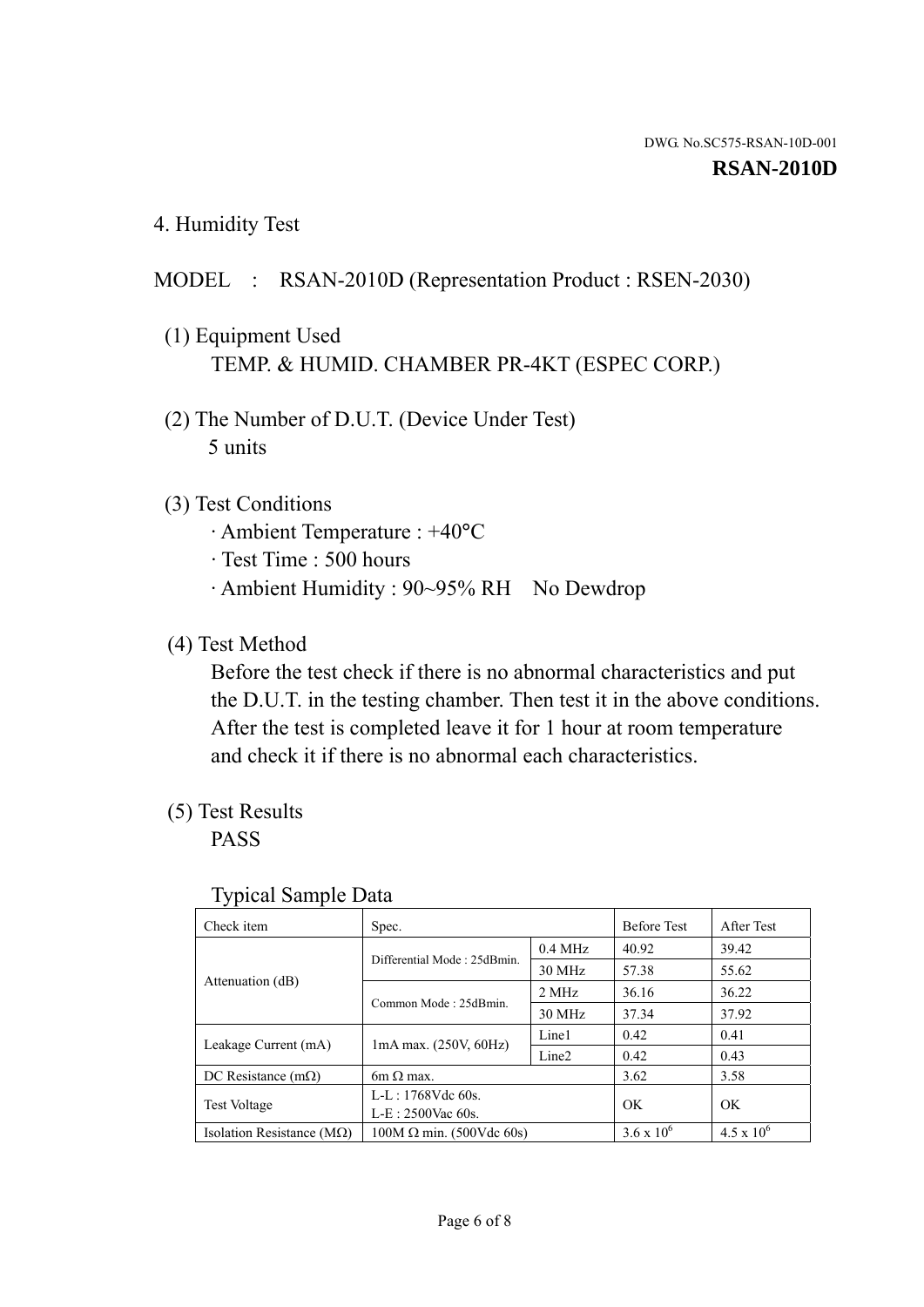5. High Temperature Resistance Test

# MODEL : RSAN-2010D (Representation Product : RSEN-2060)

- (1) Equipment Used TEMPERATURE CHAMBER PHH-300 ( ESPEC CORP.)
- (2) The Number of D.U.T. (Device Under Test) 5 units
- (3) Test Conditions
	- · Ambient Temperature : +55°C
	- · Test Time : 500 hours
	- · Operating : DC 60A
- (4) Test Method

 Before the test check if there is no abnormal characteristics and put the D.U.T. in the testing chamber. Then test it in the above conditions. After the test is completed leave it for 1 hour at room temperature and check it if there is no abnormal each characteristics.

(5) Test Results

PASS

| ┙┸                                 |                                 |                   |                     |                     |
|------------------------------------|---------------------------------|-------------------|---------------------|---------------------|
| Check item                         | Spec.                           |                   | <b>Before Test</b>  | After Test          |
|                                    | Differential Mode: 25dBmin.     | $0.2$ MHz         | 57.86               | 58.52               |
|                                    |                                 | 30 MHz            | 52.04               | 51.94               |
| Attenuation (dB)                   | Common Mode: 25dBmin.           | 2 MHz             | 35.90               | 36.04               |
|                                    |                                 | 30 MHz            | 26.60               | 27.62               |
| Leakage Current (mA)               | $1mA$ max. $(250V, 60Hz)$       | Line1             | 0.45                | 0.46                |
|                                    |                                 | Line <sub>2</sub> | 0.46                | 0.46                |
| DC Resistance $(m\Omega)$          | $3m \Omega$ max.                |                   | 2.22                | 2.24                |
| <b>Test Voltage</b>                | $L-L: 1768Vdc$ 60s.             |                   | OK                  | OK                  |
|                                    | $L-E: 2500$ Vac 60s.            |                   |                     |                     |
| Isolation Resistance ( $M\Omega$ ) | $100M \Omega$ min. (500Vdc 60s) |                   | $4.1 \times 10^{6}$ | $4.6 \times 10^{6}$ |

#### Typical Sample Data